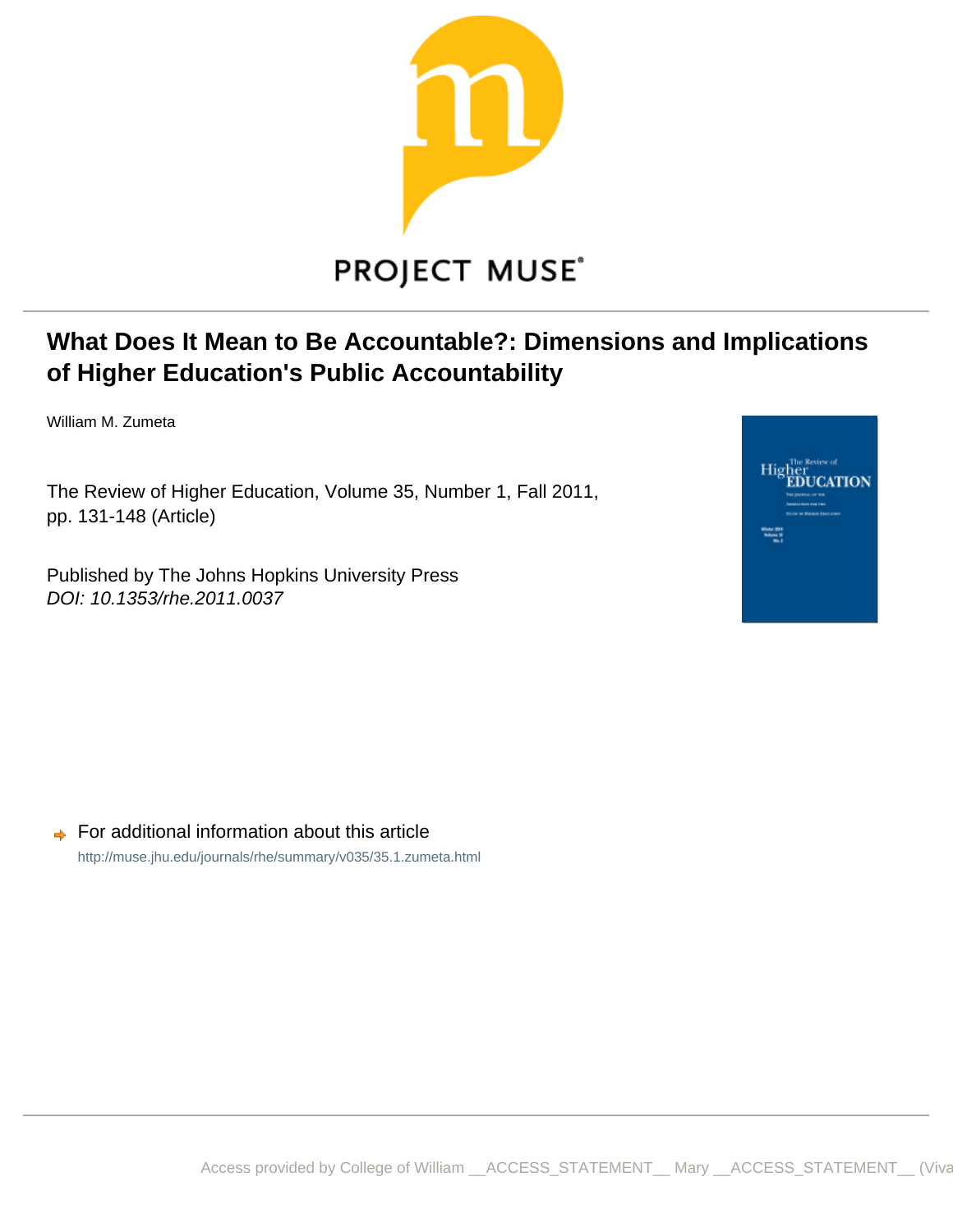*The Review of Higher Education* Fall 2011, Volume 35, No. 1, pp. 131–148 Copyright © 2011 Association for the Study of Higher Education All Rights Reserved (ISSN 0162-5748)

*Presidential Address*

# **What Does It Mean to Be Accountable? Dimensions and Implications of Higher Education's Public Accountability**

*William M. Zumeta*

It is truly an honor to be standing before you today as president of this wonderful organization that so many people care deeply about and into which they put immense amounts of volunteer energy. I've been nothing but impressed during my presidential year by the range of ASHE's activities and the devotion of so many of its members. As a result, we are in the midst of a great conference program and have record attendance, estimated at around 1,350, a big increase over the former record of just over 1,100 set last year in Vancouver.

WILLIAM M. ZUMETA, the 2009–2010 president of the Association for the Study of Higher Education, delivered this presidential address at ASHE's annual meeting November 18, 2010, in Indianapolis, Indiana. He is a Professor in the Evans School of Public Affairs and a Professor of Educational Leadership and Policy Studies, in the College of Education, University of Washington. He directs the Ph.D. program in the Evans School and serves as co-director of the interdisciplinary Collaborative Researchers in Education Sciences Training (CREST) program at UW. Zumeta is also a Senior Fellow of the National Center for Public Policy and Higher Education and a Fellow of the TIAA-CREF Institute. Address queries to him at: University of Washington, Box 353055, Seattle, WA 98195; telephone: (206) 543–0743; email: zumeta@u.washington.edu.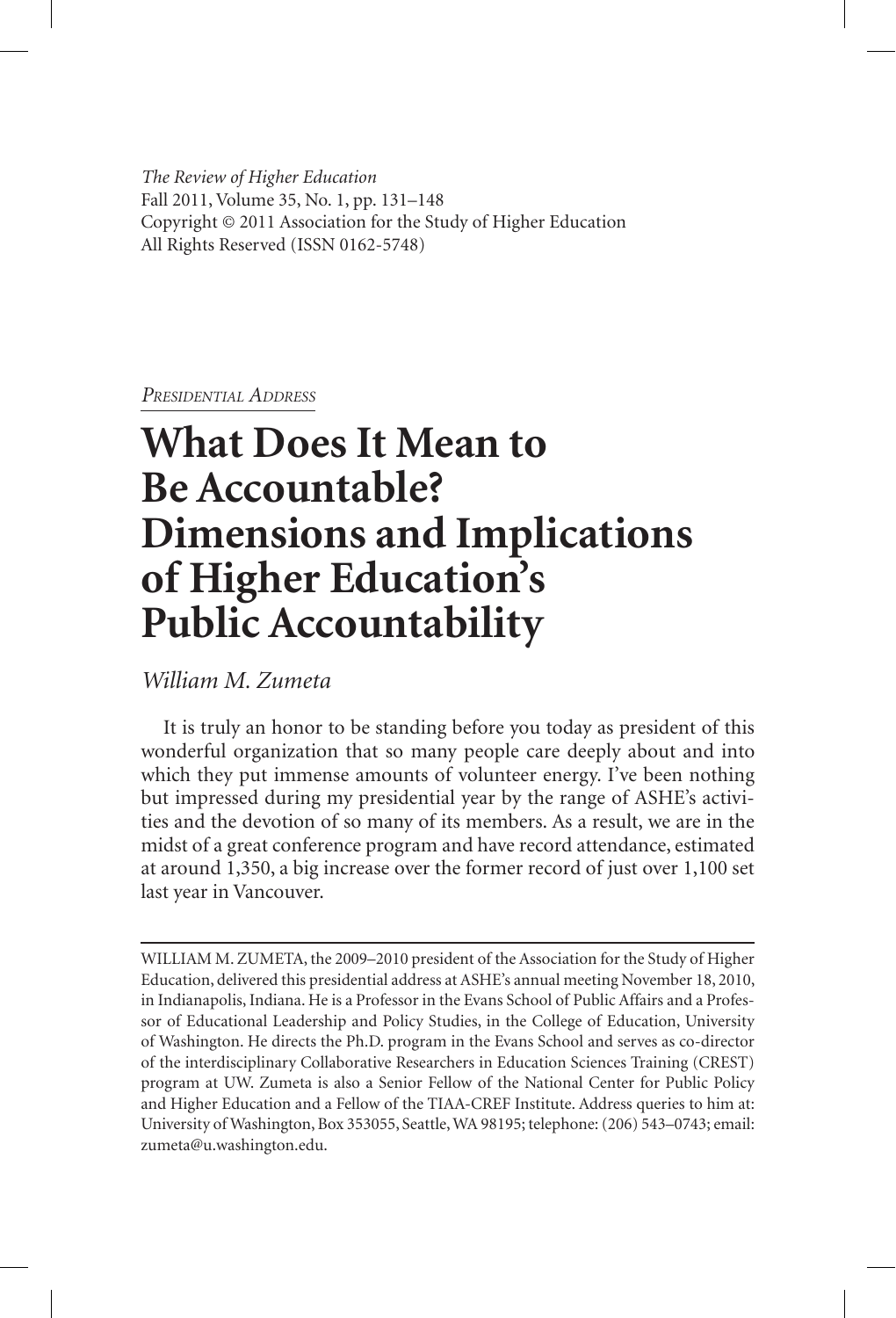Among those most devoted to ASHE have been its past presidents, a distinguished lineage, indeed, that I am proud and humbled to have joined. Some months back as I tried to conceive of what a presidential address should look like, I read a number of them. Fortunately they are published in our journal, *The Review of Higher Education;* and I want to thank my student, Robin LaSota, for helping to collect them. (By the way, two of my other students who are here, Alicia Kinne and Grant Blume, also helped with researching different aspects of this talk.) In any case, this reading assignment helped me get the idea of a presidential address (I hope so, anyway) as well as teaching me quite a lot about the various subject matters that my predecessors have addressed. I noted that several of them touched on public policy themes—the theme of this year's conference, increasingly so in the more recent years. This thread, I believe, began with Pat Terenzini's address in 1996, which made public policy a major theme and eventually led to the creation of ASHE's Public Policy Forum. Several others also dealt with policy themes, including the addresses of Gary Rhoades (2004, published in 2006) and Sylvia Hurtado (2005, published in 2007), culminating in Linda Johnsrud's address in 2007 (published in 2008), in which she called for higher education research that informs public agendas and their implementation and that speaks to broader audiences as well as to scholars and students. So, as I begin, let me thank my ASHE presidential "ancestors" for their shoulders to stand upon. None of them of course bear any responsibility for the ultimate result, which you are about to hear.

I've picked a big topic to talk to you about today: "What Does It Mean to Be Accountable? Dimensions and Implications of Higher Education's Public Accountability." I have found the topic of higher education accountability fascinating for a number of years, all the way back to my youthful years in California working in the state budget office on university budgets while studying as a Ph.D. student in public policy with Martin Trow. In our higher education policy seminar, which incidentally hooked me on higher education as a policy area to study, Professor Trow made us wrestle with the tensions between the idea of academic autonomy on the one hand and higher education's public accountability on the other, drawing on the early writings of ASHE stalwart Bob Berdahl (1971) in this area, among others such as Lyman Glenny and Thomas Dalglish (1973). Trow had us work on definitions of autonomy and accountability that we thought applied to higher education and made us explore their implications in practice "on the ground," in my case particularly around budgetary issues. But most importantly—to me, anyway—he helped us see that the way we think about accountability is a social construction and thus prone to vary from place to place and time to time. So today, in addition to offering some definitions and some context for the contemporary discussion of higher education accountability in the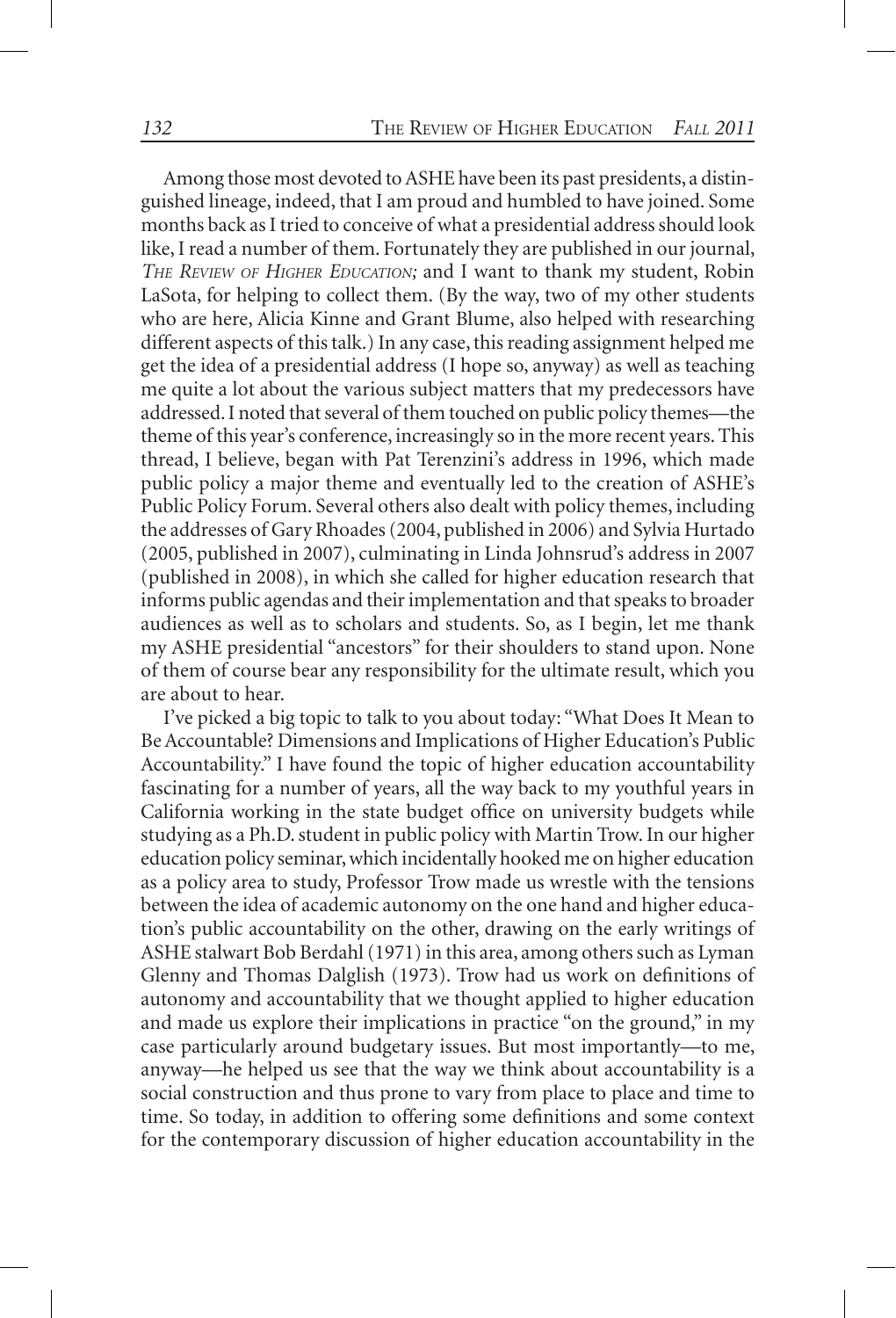United States, I'm going to try to provide some perspective on how and why the manifestations of accountability have looked quite different in different time periods in American history. My apologies to the historians among us who may think this survey too superficial and also to our comparative scholars for my America-centric focus. The topic of how higher education accountability looks across nations is surely a fascinating one worthy of attention. But I must limit my scope here.

From this American, and I hope historically informed, perspective I seek to illuminate a bit why accountability expectations for higher education are more demanding and elaborated now than in the past. I will say something about the challenges this expansion presents, about which I have written in more detail elsewhere (Zumeta 1998, 2000, 2001, 2005; Zumeta & Kinne, in press ). However, I will also suggest that it offers some opportunities for the academic enterprise. If higher education—with some help from its friends is able to address the challenges reasonably well while taking advantage of the opportunities presented by the more elaborated accountability demands, it may be able to see its way through the present gloomy period and all its negative trends to the dawn of sunnier days ahead.

To summarize this introduction and rationale for my topic then, I speak about accountability at a conference with a public policy theme because it is so fundamental. Public policies and the spending of public funds in a democracy inherently imply expectations for some form of accountability. Public accountability will not go away, so higher education needs to learn to live more comfortably with it.

#### **Defining Accountability**

I'll begin with a simple definition of the accountability concept in its broader meaning: Accountability is responsibility for one's actions to someone or to multiple parties as a result of legal, political (in the best, constitutive sense), financial, personal, or simply morally based ties. So, if I give my son money to buy his college textbooks, I expect him to buy them and not a ticket to Mazatlan. He is accountable to me for his use of those "appropriated" funds. Similarly with colleges and those who pay us for our ministrations. Jacques Barzun in his *Teacher for America* (1945), reports that around 1900 the president of Princeton University responded to an inquiring parent, "Madam, we guarantee results—or we return the boy" (and presumably the money) (p. 13). Now that's accountability in higher education!

Thus, we are accountable for our doings and behavior to many people or entities in social life. Students are accountable to teachers for assignments and presumably for learning and, conversely, teachers are accountable to students to offer something useful in their courses, to be prepared, to provide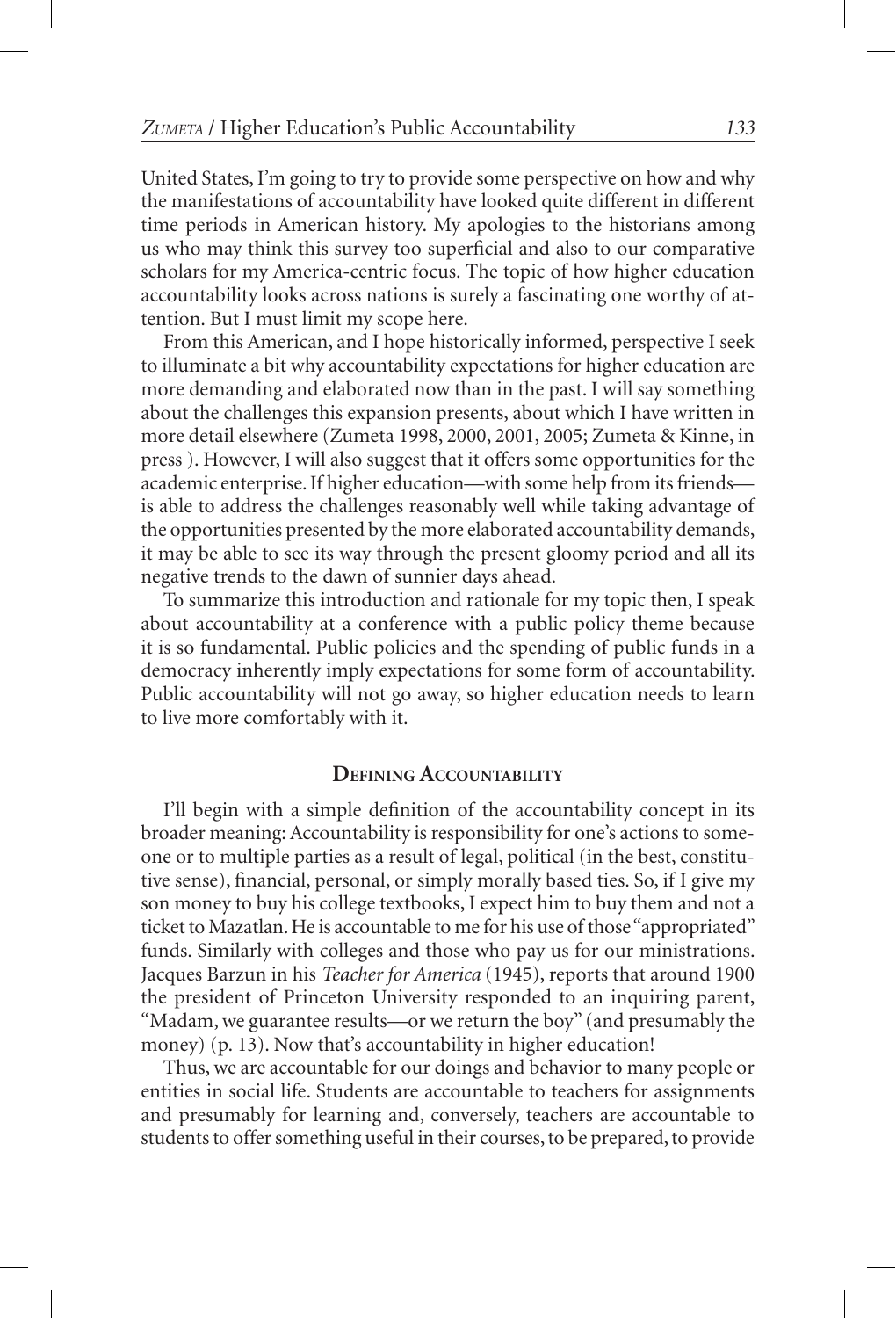considered feedback and assessment of student work, etc. We are accountable to the norms of our various professions. Faculty members usually have several professional identities, each of which carries accountability expectations, not only as teachers but also as disciplinary or professional scholars to the scholarly norms of organizations like this one or a disciplinary analogue. Other academic professionals have similar professional accountability expectations to the clients for their services as well as to the norms and expectations of their particular profession, such as counseling or admissions or financial management. Furthermore, most of us have employers and thus are accountable to them for fulfilling the obligations of our contract. Finally, if you are a student, you are accountable not only to teachers but also to those who provide your financial support—at a minimum, enrolling for a certain number of credits and making satisfactory academic progress, and, more broadly, in some sense also to your family and community supporters. In sum, there are multiple forms of accountability in social life; and I would suggest that, by and large, these types of accountability relationships and the expectations that go with them are enduring. They don't change greatly over time.

Now let me turn to public accountability.

### **Public Accountability**

In a paper I published in 1998 in a public policy journal, I used the term "democratic accountability" to refer to higher education's responsibility to the citizenry in a democracy. Here I will use the slightly broader term "public accountability" to mean essentially the same thing. I am going to argue that the meaning in practice of this type of accountability—the expectations associated with it—are different from the types of accountability I just discussed in that public accountability's meaning is subject to reinterpretation over time as a society and polity's needs, values, and expectations change. One might think about this as the *social contract* between higher education and the supporting society of which it is a part. In 1973, in *Governance of Higher Education: Six Priority Problems,* the Carnegie Commission on Higher Education put it thus: "No Holy Writ gives higher education a right to reasonable independence for institutional actions. No natural law confers upon it escape from public surveillance. The case for reasonable independence must be made with reasonable arguments" (p. 22). And, I would assert, these arguments must reside in honestly and successfully serving broad societal interests, or what I like to call *public purposes*, which can vary over time.

At one point, for instance, a society may signal that highly autonomous academic institutions are thought to serve the society best and so laws, regulations, and budgets are written to provide for limited oversight. But as needs or values change, the society and its political institutions can decide to rewrite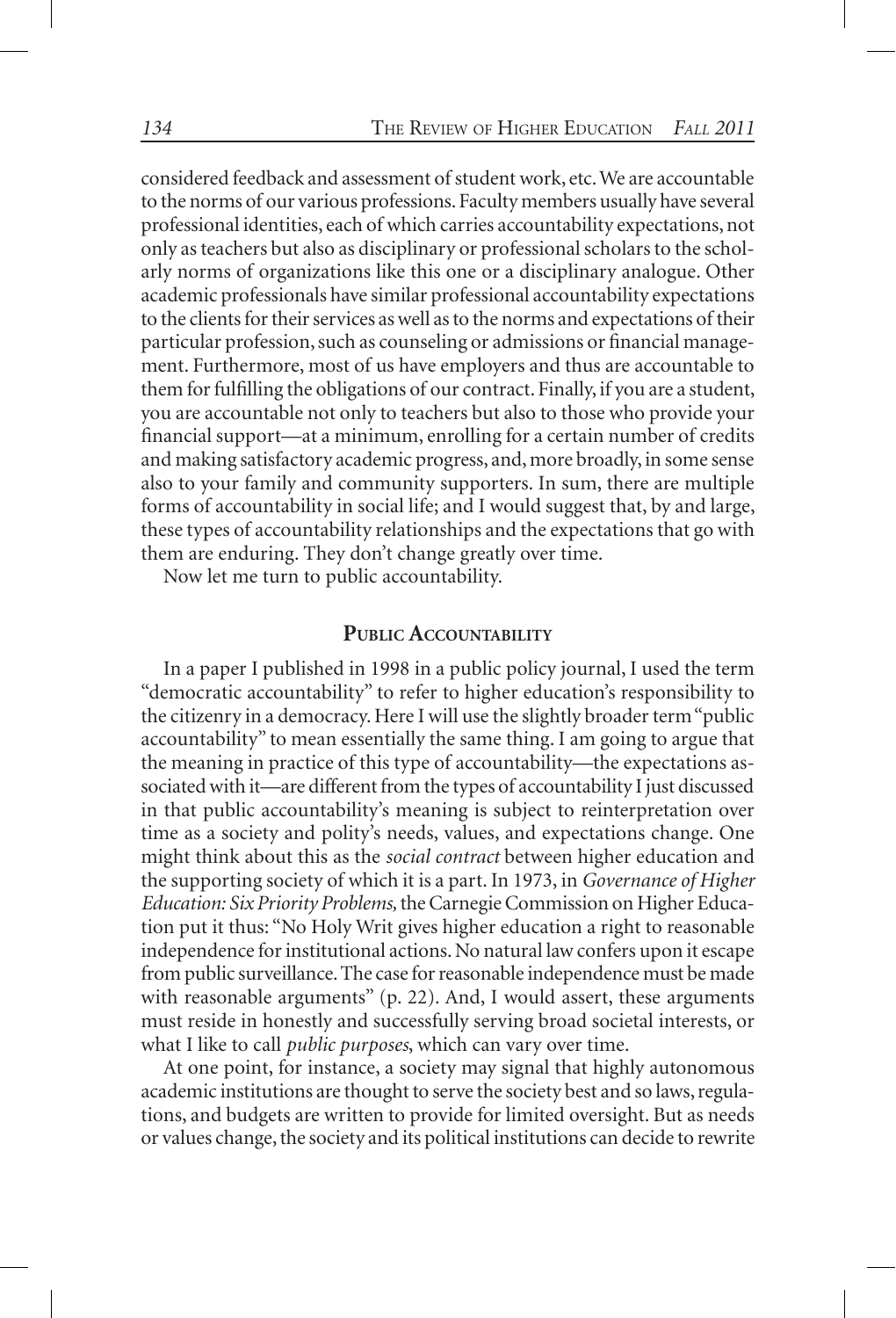the contract, as reflected in such instruments as an institution's governance arrangements, the amount of direction built into its government-provided budgets, its reporting requirements, and even its state charter (specifying missions, etc.). Public policymakers' choices in these matters may not always be wise, but elected policymakers clearly have the ultimate authority to set the rules. Within constitutional limits, they get to interpret what accountability to the citizenry means at any given time.

To be sure, higher education can try to influence the debate about this interpretation. Some may want to argue that, in certain instances, policymakers are wrongheaded and higher education has a higher responsibility to the citizenry to behave in a different way than legislators may be calling for. But in this country, unlike in some European countries I could mention, it is pretty clear that the elected officials' views in the end will largely prevail since they hold most of the trump cards, at least as long as they are in office. The late 1960s and early '70s excepted, we don't have much of a tradition in the United States of taking higher education policy matters to the streets in the way that one sees fairly frequently in France or parts of the developing world.

Now, I want to offer a brief gloss on American higher education history pertaining to public accountability.

#### **Changing Expectations for Accountability over Time**

The colonial colleges were neither public nor private in today's terms but were legislatively chartered and originally had both legislators and churchmen on their boards, as well as other respected citizens, to ensure a kind of social accountability for performance, or at least for behavior. Former ASHE President John Thelin in his *A History of American Higher Education* (2004) traces the idea of an external governing board to what he calls, "the new world college founders" and ultimately to the example of Scottish universities. These new world founders, he says, "detested the sloth and autonomy of the Oxford scholars" and faculty control of governance, preferring instead, "provision for ultimate control by an external board, [which] built in a mechanism for continual accountability" (p. 11). Legislators and clergy on the board could presumably be trusted to keep colleges' and students' doings in line with societal norms. This is clearly a form of social accountability. And it was not mostly about financial accountability in the modern governmental sense because the colonial colleges only episodically received public funds, usually gifts of land and the like, not annual operating budgets.

Eventually, after the landmark *Dartmouth v. Woodward* decision by the U.S. Supreme Court in 1819 held that the New Hampshire legislature could not terminate the Dartmouth trustees at will under its corporate charter which had been enacted earlier by that very body—legislatures began slowly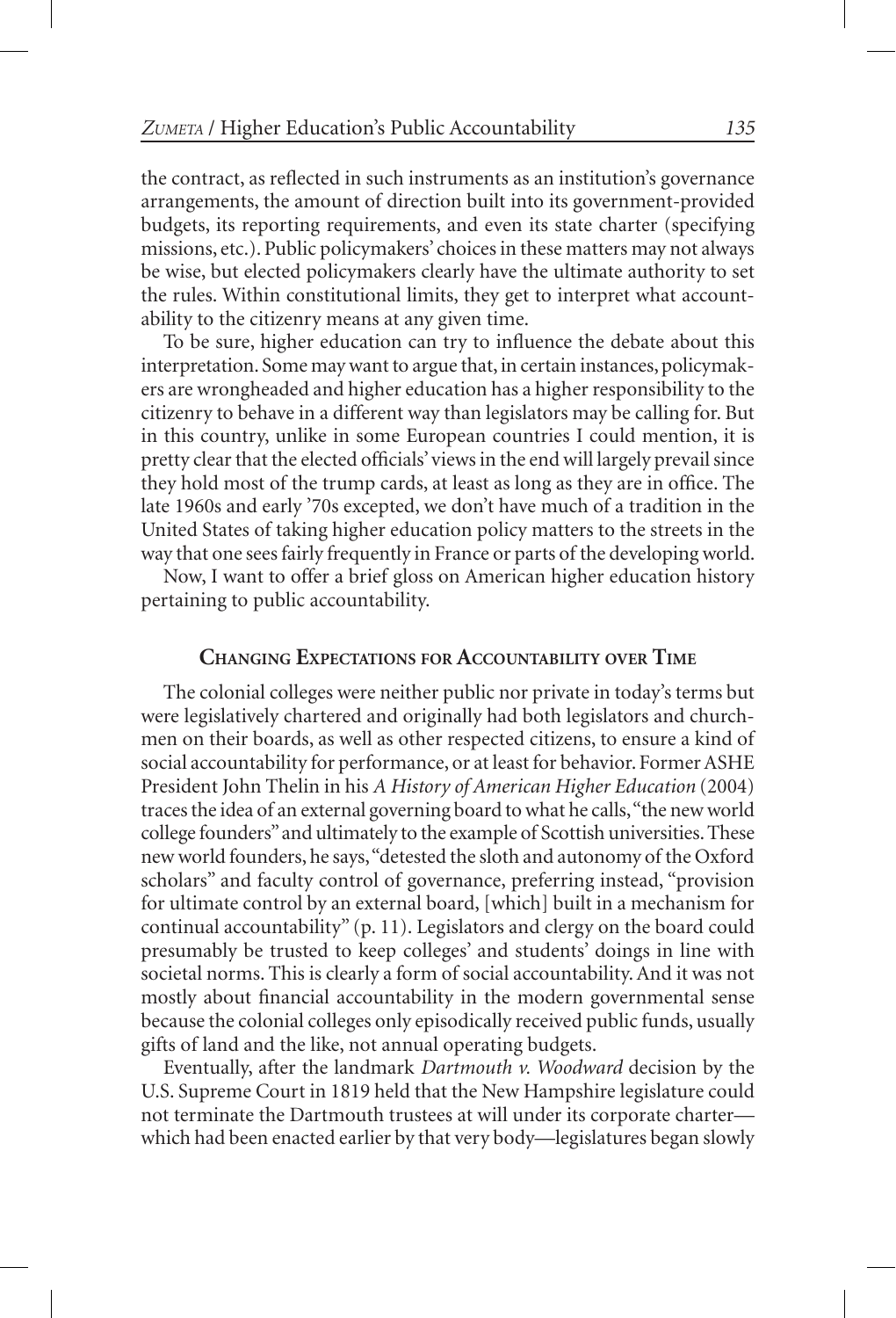to see the wisdom of creating institutions explicitly accountable to them: institutions that we now call public colleges and universities. Only a few such institutions were created prior to the Morrill Land Grant Act in 1862 but many more followed the Civil War. As states began providing more regular appropriations, of course expectations became somewhat more explicit; but by and large, for about a century, most states' operating budget appropriation acts were remarkably broad with respect to higher education and there was minimal after-the-fact reporting. Certainly one can find some prominent exceptions in regard to politicians' pet projects and cases of preferential appointments and admissions and the like, but I won't digress into those here. My point is that the corporate status of academic institutions and their governing boards of leading citizens provided a mostly effective check on the prevalence of such excesses. Interestingly, it was the corporate governance model, evolved in what we now call private colleges, that provided the basic model, with some adaptations, for the corporate governance form adopted for most public institutions. I'll just note by way of comparison here that this was a far cry from both British and continental European approaches to public university governance where faculty guilds and in some cases national ministries held much more sway.

Citizen governing boards, though without legislators and, in public institutions without clergy, retained a very important role in this period and long afterward in ensuring what was then considered sufficient accountability to society. The boards were of course still made up of leading, respected citizens, i.e., more or less social elites, so were not broadly representative of the population. Many groups were excluded and certainly still are not well represented. Thus, their true social accountability could certainly be questioned. Nonetheless, it is notable that, for the vast majority of U.S. history, it was felt that this nominal academic governance by leading citizens—even if the trustees did not normally exert strong influence internally within the institutions—was sufficient to ensure that both public and private colleges and universities responsibly pursued the missions provided for in their state charters. There was a general acceptance in this period, it seems, of the notion that such autonomous but broadly socially accountable academic institutions could best serve the public interest.

After World War II, the public sector of American higher education saw dramatic enrollment growth and many new institutions to accommodate it. Beginning with the GI Bill era, the public became hungry for higher education, and securing a college or university for one's electoral district was thus a political asset for elected officials and those seeking election, so there was a fierce competition for these prizes. As a result, in the '50s and '60s, many states established state-level higher education governing bodies to help referee the potentially costly competition for new public campuses. Notably, these,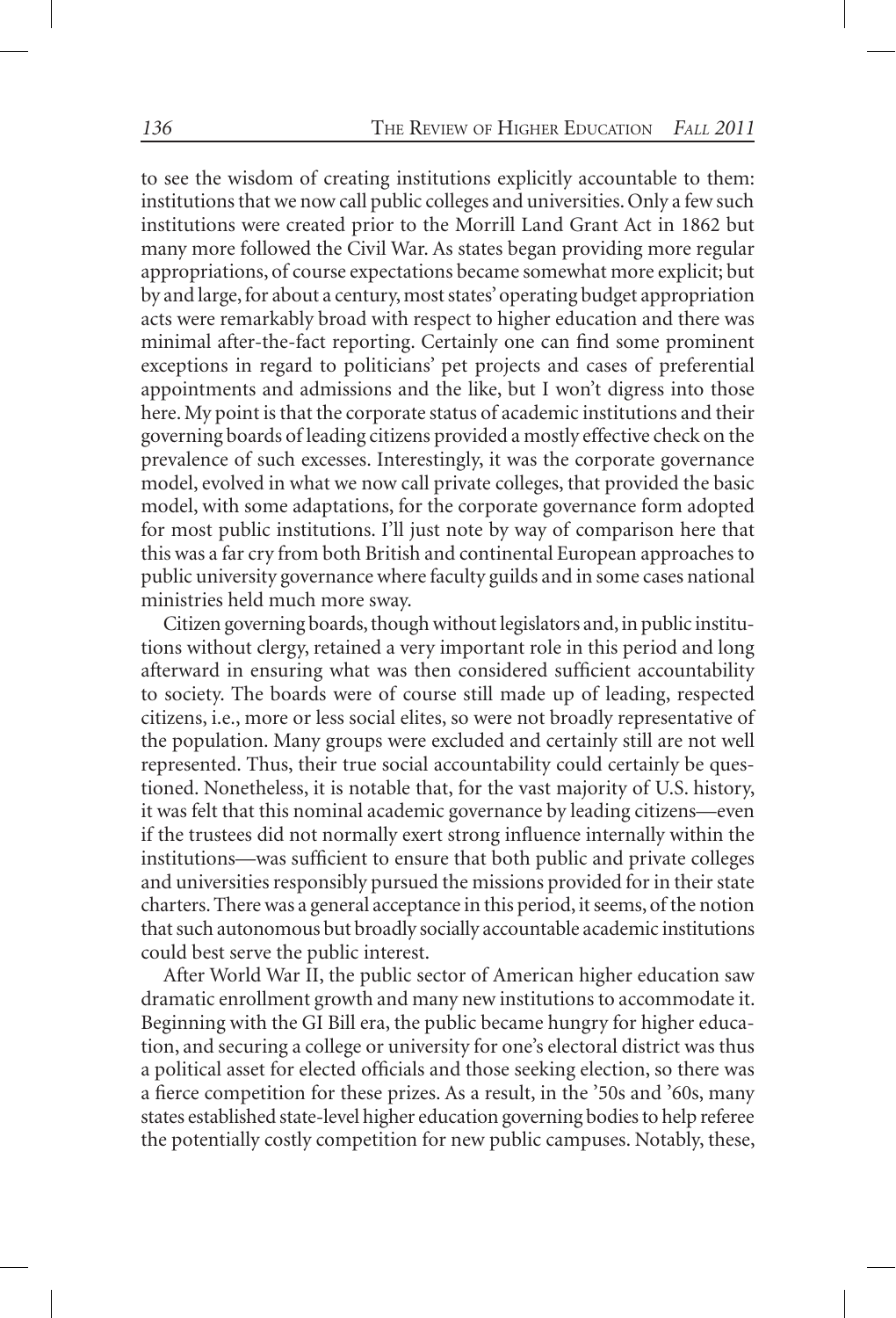too, were lay citizen boards and commissions, not standard state agencies run entirely by civil servants under a cabinet appointee. In higher education agencies, the citizen boards ostensibly directed the work of the civil servants. Federal legislation in 1972 encouraged the creation of these state-level boards, further empowered them, and provided strong incentives for broadening their purview to encompass private higher education. There was a great deal of variation, of course, in how this development played out across the 50 states. After all we are talking about the United States of America here!

Another important form of public accountability also emerged via state budgetary appropriations, which gradually—but then more rapidly in the '60s and later—became more complex and directive in many states in specifying how state dollars for higher education were to be spent. Over time, legislators and finance agencies became increasingly likely to ask if money had been used as intended and sometimes wanted answers at a fairly detailed level. They also began inquiring about efficiency in resource use. In other words, they cared about the *inputs* to higher education because state money was involved, but there was surprisingly little focus on *outcomes* of the spending such as what students learned or how many graduated.

Beginning in the 1980s, policymakers began to feel that more than citizen board oversight and budgetary specification was necessary to ensure appropriate accountability from public higher education. The outcomes revolution was beginning. Why? Here are six key factors that were at play.

First, growth in the size and expense of public higher education simply made it more salient in state budgeting, especially during the nasty recession of the early 1980s where unemployment peaked at a higher level than even in the current downturn. So it was natural to ask what the state was getting for so much of its money.

Second, that recession led many in the United States to look toward business-based methods, some imported, of quality improvement and cost control. (Remember Edward Deming and Japanese quality-control methods?) Application of these methods did not start with higher education and newer approaches go beyond them, but higher education was not exempt from such scrutiny. Indeed, as a publicly subsidized function and sizeable budget item, it would be surprising if it were exempt.

Third, it was in this period as well that we begin seeing commission reports and the like complaining about workers' skills. Remember that *A Nation at Risk* was published in 1983. At first the criticism was directed mostly at K-12 schooling, as in that report, but it reached higher education by the latter part of the decade. Indeed, later surveys of the adult population, in 1992 and 2003, have shown a surprising number of associate's and bachelor's degree holders with weak practical literacy and numeracy skills, and the 2003 results were worse than those in 1992 (U.S. Department of Education, 2006b). The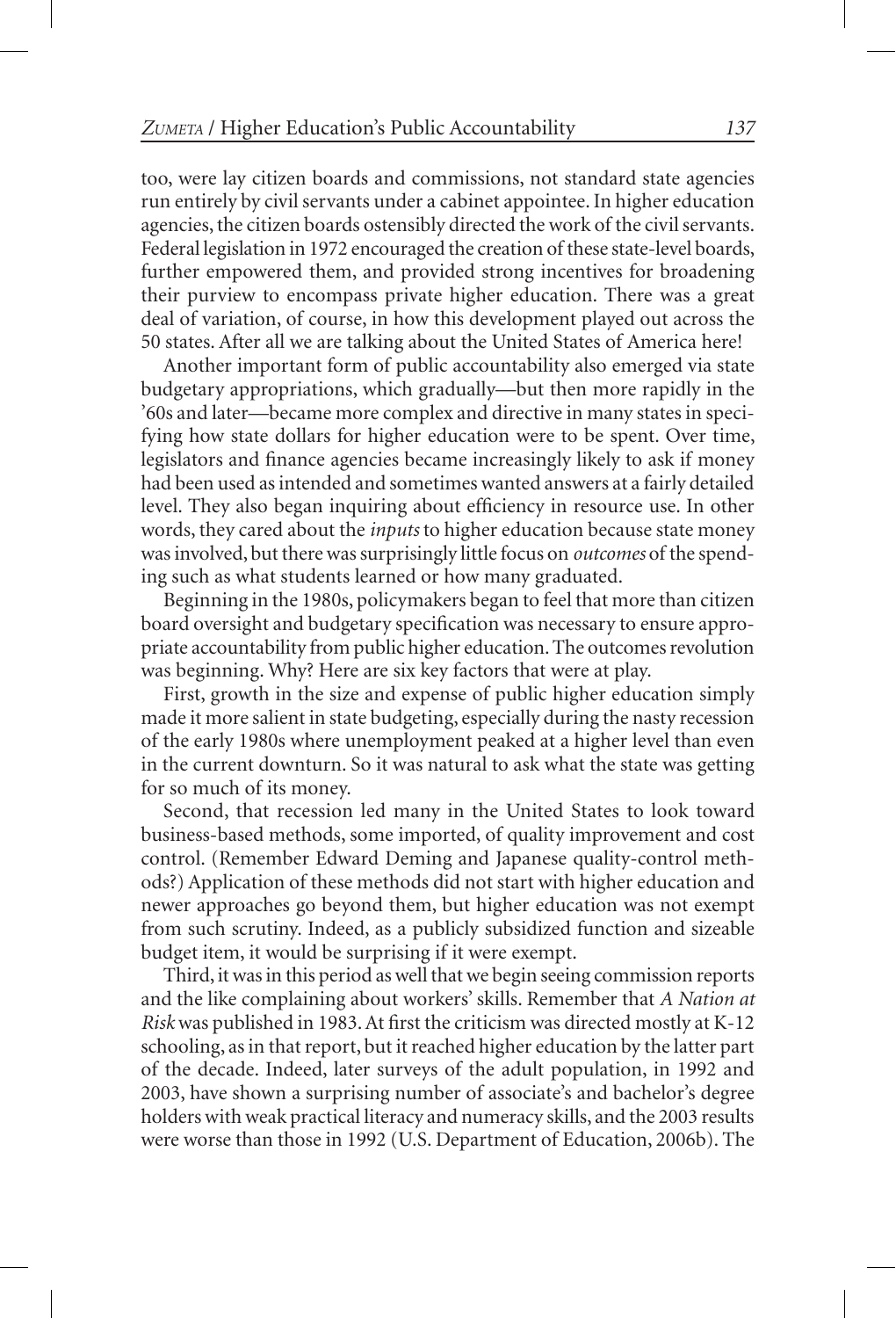growing push, including in accreditation standards, for colleges to demonstrate what graduates "know and are able to do," culminating (so far) in the 2006 Spellings Commission report (U.S. Department of Education, 2006a), reflects in substantial measure these types of employer concerns that began in the '80s. Of course, business is an influential employer and key player in governmental decision-making and a potential supporter of higher education as well as a critic.

To digress for a moment since I brought up the K-12 connection, certainly there is a danger that simplistic, No Child Left Behind-like notions of accountability for student learning could spill over into higher education if we are not careful. Higher education researchers, like those in ASHE, and spokespeople must present in a compelling way more sophisticated views of how to assess student learning credibly across diverse fields and varied goals if we are to turn these pressures to positive ends.

Fourth, scholars of state government have noted how much more professionalized many legislatures have become in recent decades with longer sessions, better educated legislators and professional staffs, and of course much more data and capacity to analyze it. These developments have enabled legislators frustrated with aspects of higher education (e.g., its cost) to dig more deeply and effectively into them. Also, with more of the legislators and their staffs holding one or more college degrees, they have been less inclined to be deferential to academic leaders and trustees than was the case in the past. Furthermore, more of them have children or grandchildren in college who come home for Thanksgiving with stories that make for colorful anecdotes to use in legislative deliberations, particularly about various manifestations of the alleged excessive focus of costly higher education institutions on research at the expense of undergraduate teaching and the like.

Fifth, the 1980s were also the Reagan years. Ronald Reagan had come to power as governor of California in the late 1960s on a crusade to "clean up the mess at Berkeley" and so was an early leader in the movement for closer scrutiny of higher education. (As it happens I was a graduate student at Berkeley in the early 1970s studying with Professor Trow, while also working for the state Department of Finance on UC's budget, so I was right in the middle of this.) The Vietnam-era battles on campuses, backlash against affirmative action in its heyday in the late 1970s, and the subsequent generational "culture wars" certainly helped to hasten the breakdown of traditional deference to academe by state government. As evidence of the breakdown of deference, recall some of the following titles of "exposés" of what really goes on in higher education: *The Closing of the American Mind*, by Alan Bloom (1987); *Illiberal Education* by Dinesh D'Souza (1991); and *ProfScam* by Charles Sykes (1988). These were scathing critiques. While one might question how much influence these writings had, no legislator would have seen or heard anything like them 20 or 30 years earlier.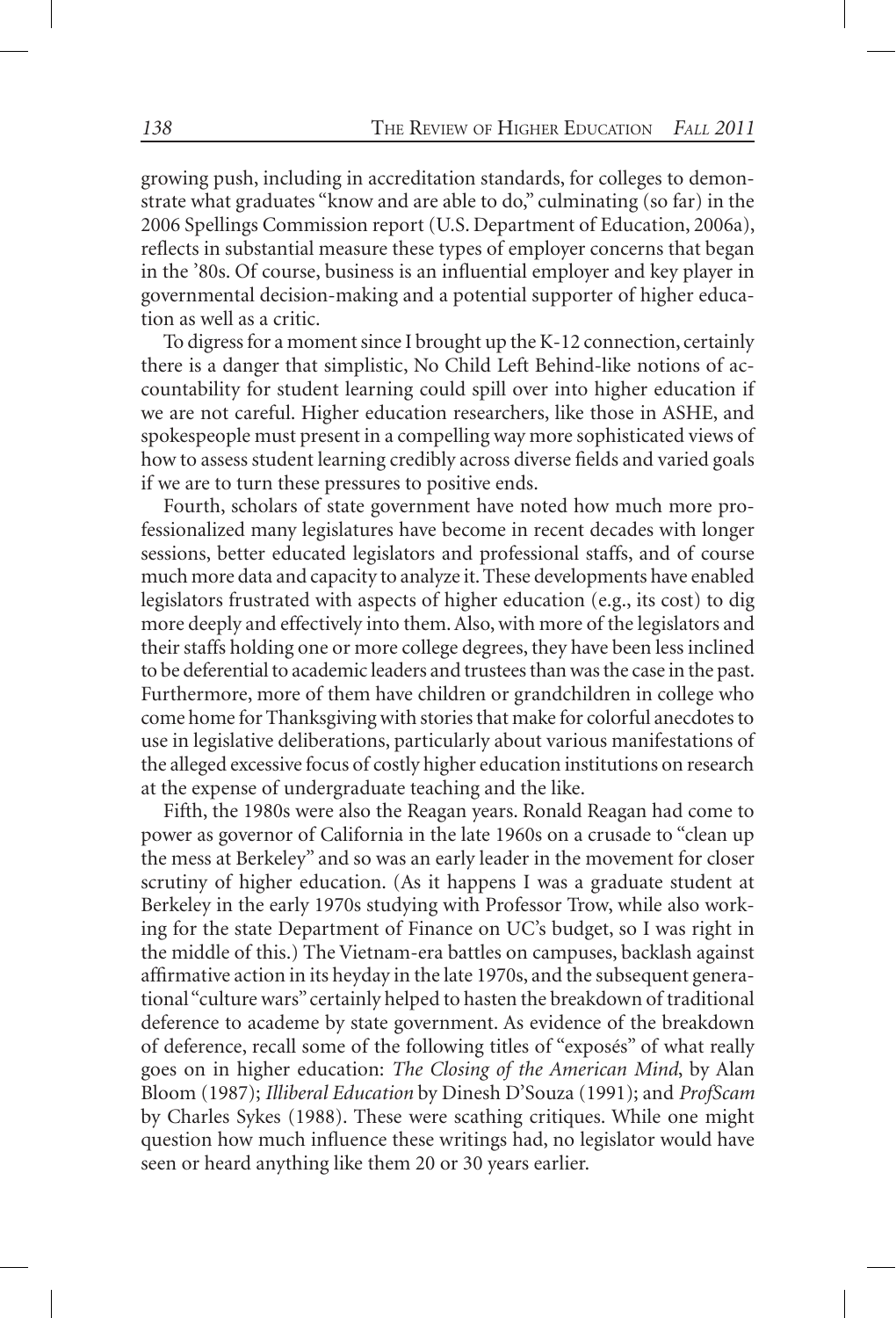

Sixth, during the Reagan years, the federal government became involved in an unprecedented way in critiquing higher education and also raised a new issue that has proven to have growing resonance with the public. President Reagan's Secretary of Education, William Bennett, used his bully pulpit in the mid-1980s to start complaining about higher education's costs, noting that the federal government pays for many students' tuition bills with grants and loans and so is a major stakeholder. This perspective represented a big shift—for the federal government to be worrying about the internal decisionmaking of academic institutions. Tuition had indeed started climbing in inflation-adjusted terms in the 1980s and has increased far more than growth rates in both inflation and family incomes in almost every year since. (See Figure 1.) We know that some of these rising costs result from the stagnation (and sometimes worse) in state support, but the fact that tuition has grown so much faster than typical incomes for so long and is now so expensive—while simultaneously, college is now recognized as so important to so many—virtually ensures that higher education budgets and even academe's inner workings get greater scrutiny. Simply put, voters and their elected representatives naturally ask, "Why does college have to cost so much?" And now federal officials are pushing at least as hard on this front as the states.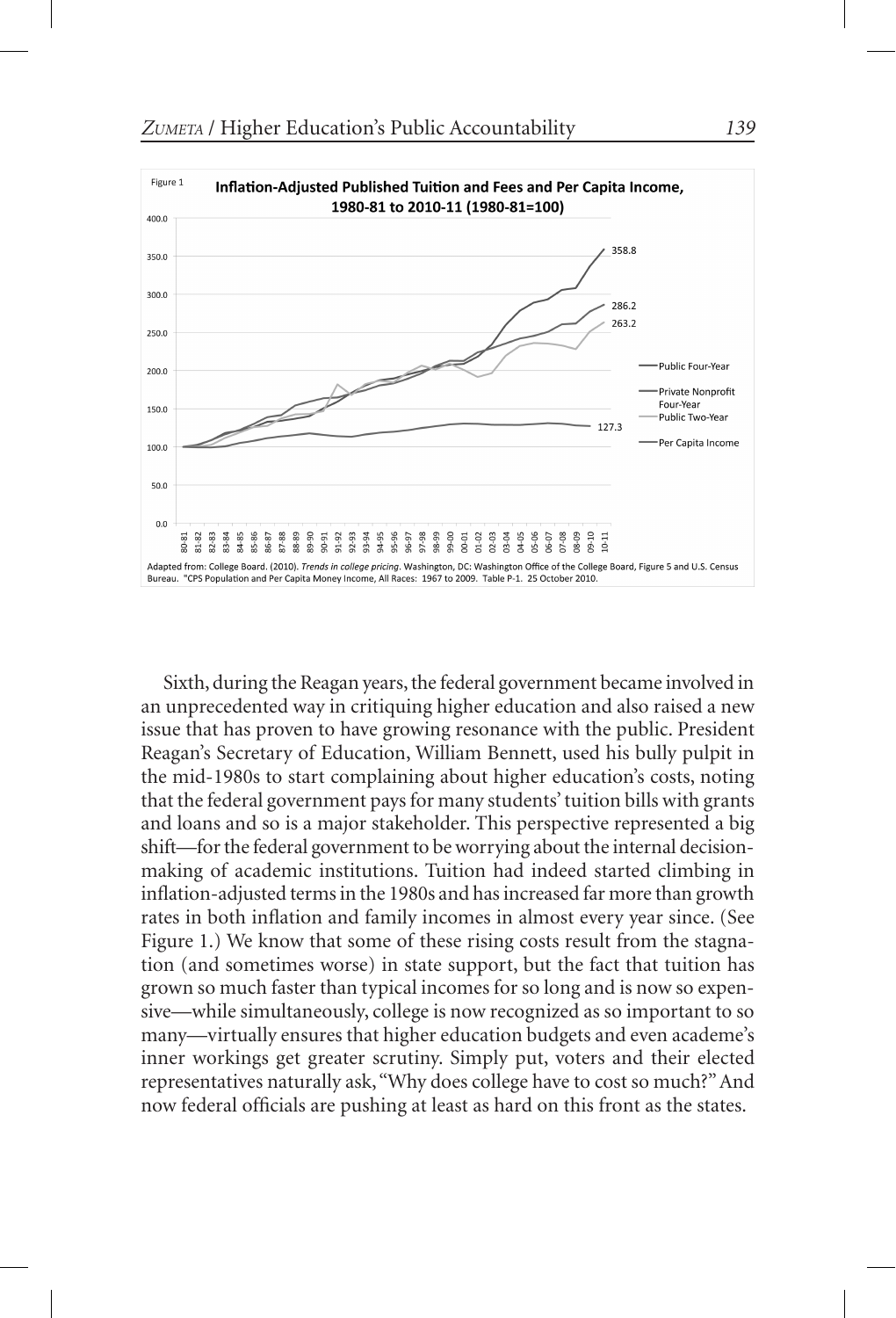## **Higher Education's Public Accountability Today**

So, what does all this mean for expectations about higher education's public accountability today? First, academic institutions clearly have an enduring responsibility to serve their fundamental purposes in creating and transmitting credible knowledge, for intellectual innovation (i.e., developing new fields, new ways of thinking, new materials, processes, etc., and creative artistic and humanistic work), as well as for public service and the offering of social and cultural critique where warranted.

To digress for a moment on this last point if I may, sometimes higher education or scholars within it can best do their duty to social or public accountability not merely by doing what their legislative overseers say they want but rather by seeking to educate them—and the citizens who in turn oversee the legislators—as to what they *should* want. Such an approach is surely appropriate and desirable as part of the public debate in a democracy, though it will not, of course, always be appreciated by all parties; and other viewpoints will weigh in, too. And in the current climate that emphasizes performance-based accountability and measurement, this function is hard to place in such terms. Rather, universities' performance in this area of public accountability has to be assessed by historians and philosophers as well as by enlightened citizens, editorial writers, and the like. That said, policymakers have a right to ask higher education to respond to responsible public policy priorities, e.g, educating *all* groups in the population in equitable proportions; in the present context, educating *more* students overall; and finding ways to apply academic expertise to social and community problems and to economic and community development where higher education is relevant, while being true to its fundamental teaching and research missions. Indeed, related to the previous point, higher education should be involved in public debates about the dimensions and specifics of such public priorities because it has relevant expertise as well as a public responsibility to be involved.

Public policymakers also have a right to ask that colleges and universities demonstrate, as other publicly supported entities must now do, with solid evidence and as rigorously as possible, not only what they are doing but what impact they have made. Failure to do this credibly will certainly disadvantage the enterprise in its quest for public support and financial sustenance in the contemporary context. Researchers such as ASHE members can clearly play a constructive professional role here. There are complex questions, to be sure, about how to represent accomplishments most accurately and without unintended consequences for behavior that merits scholarly attention. There are also many conceptual and technical problems associated with performance measurement in higher education that I have written about elsewhere (see esp. Zumeta, 1998, 2001) but will not focus on here.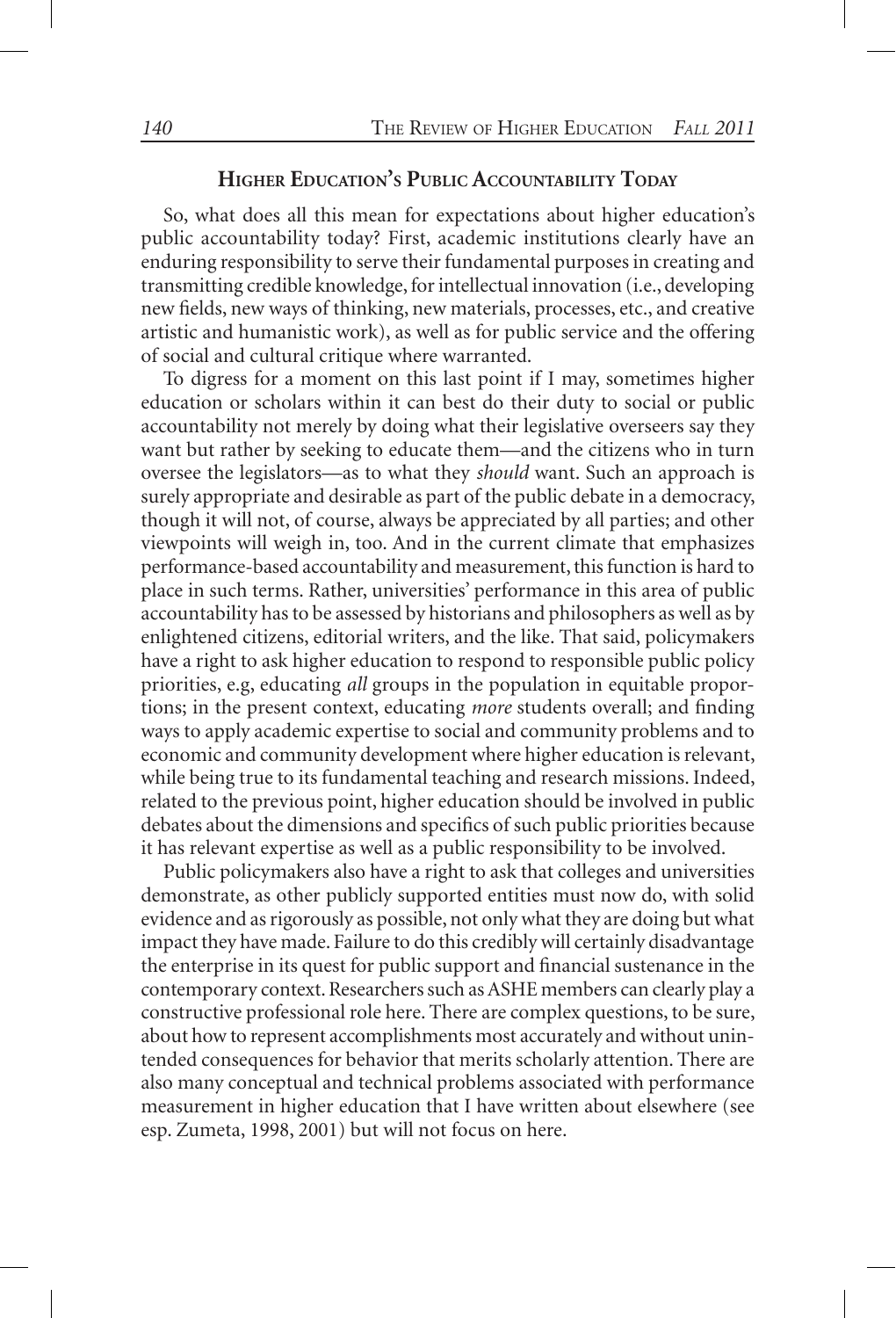

Policymakers also have a right to expect efficiency—in the broad sense of that term—in higher education's operations and to ask hard questions about them, to compare sensible institutional efficiency measures to those of appropriate peers, and to an institution's past performance, and so on. This requirement was certainly never more true than in the current fiscal policy environment. In the present economic doldrums, which I expect to last in some form for at least half a decade (see Figure 2), it should be getting clearer to those in higher education that it is in their interest to rethink long-standing assumptions about how to educate more students with the resources they have, because it is unlikely that we will see much if any growth in per-student revenues for the foreseeable future. I'm convinced that the usual belt-tightening and waiting out the downturn won't work this time, especially if the enterprise is to contribute to contemporary public goals to educate more people, as most of its members surely want to do. In the long run, plainly a more educated population is the only way out of the current squeeze in a knowledge-based, competitive global economy.

I am aware that, in past eras when enrollments increased and resources did not, degree productivity fell off, as has been well documented by economists Bound, Lovenheim, and Turner (2010). To me, this pattern implies that we can't do more with the same resources in the same old ways, simply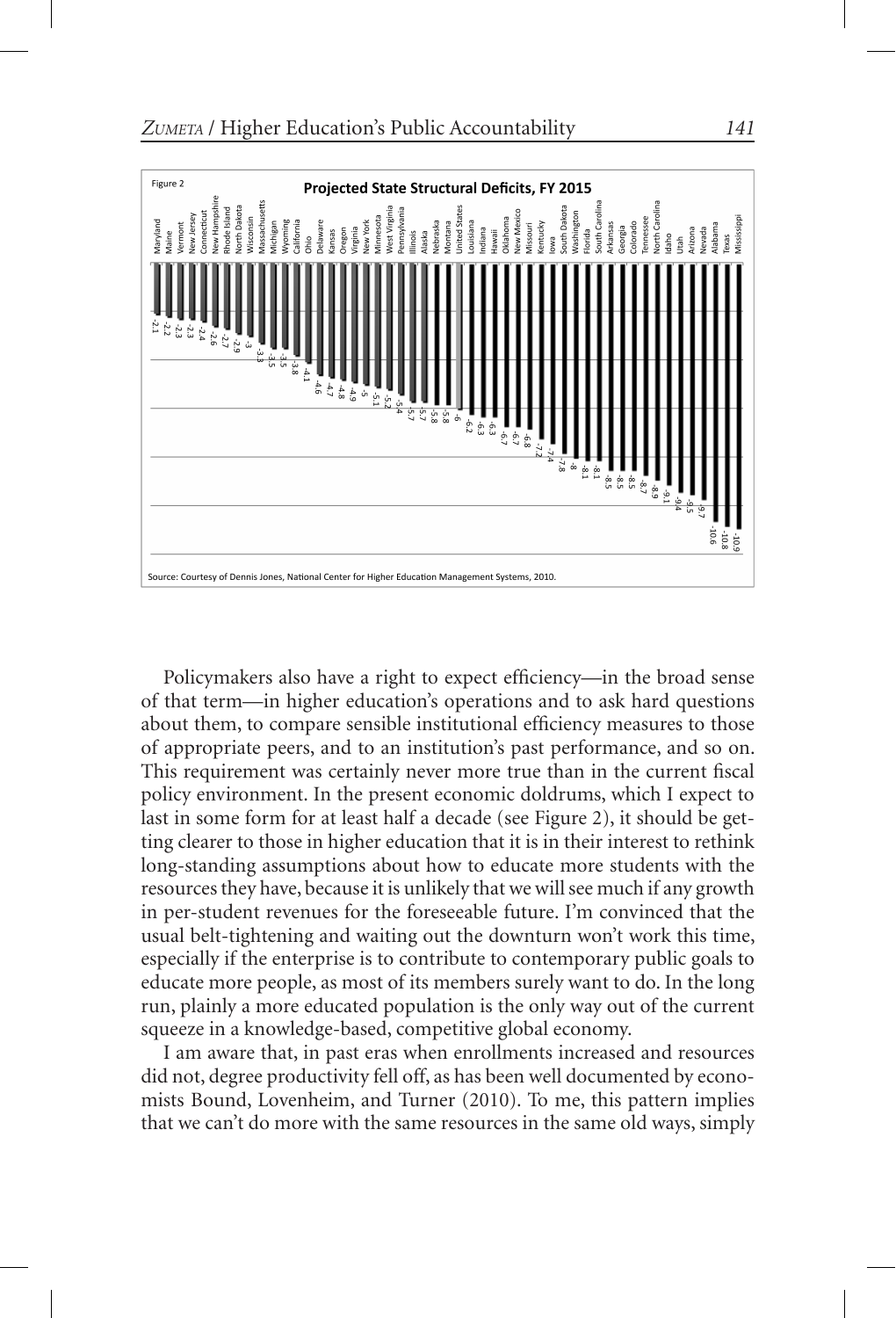by adding more seats to our classrooms or hiring more part-time faculty. More fundamental changes are going to be needed; and one way or another, they are going to come—for example, trimming unnecessary credits, more efficient teaching methods using technology, and credit by examination for prior learning. Higher education can either take the lead in figuring out what these changes should be and how to implement them or will surely have less sensible and sensitive changes imposed upon it. In general, if higher education does not respond visibly to more ambitious public goals, even in tough times, its stock with citizens and legislators will just sink further, jeopardizing its support and ultimately its autonomy.

You may have noticed that most influential folks, including those in business, are finally convinced that higher education is important to the society's well being. Indeed, this realization has produced a sense that some articulate as "Higher education is now too important to be left solely to educators." We should look soberly at what similar sentiments have meant to our sisters and brothers in K-12 education who have had fairly crude forms of accountability imposed upon them. Higher education needs to engage policymakers and other key societal actors in forging a new social contract, or, as I prefer, *social compact*, around the goals and requirements of a quality higher education system and who has accountability for what.

# **A New Social Compact for Higher Education in <sup>a</sup> New Environment**

In my view, an unproductive stalemate has developed between those in higher education on the one hand who would like to reclaim their historic postwar growth pattern in public financial support and, if they don't get it, would turn to charging the students more regardless of the consequences for societal priorities. On the other hand are many policymakers, business leaders and, increasingly, other stakeholders, and just plain folks who want affordable higher education for themselves or their children (or grandchildren) and want to see degrees completed in a reasonable time. The National Center for Public Policy and Higher Education and Public Agenda have been polling Americans about their attitudes toward higher education and related policy choices for more than a decade. Let me show you some sobering results about public attitudes that bear on what the future may hold for higher education.

First, there is a strong trend toward widespread appreciation that a college education is "necessary for a person to be successful in today's work world." (See Figure 3.) So increasingly, people know how important college is.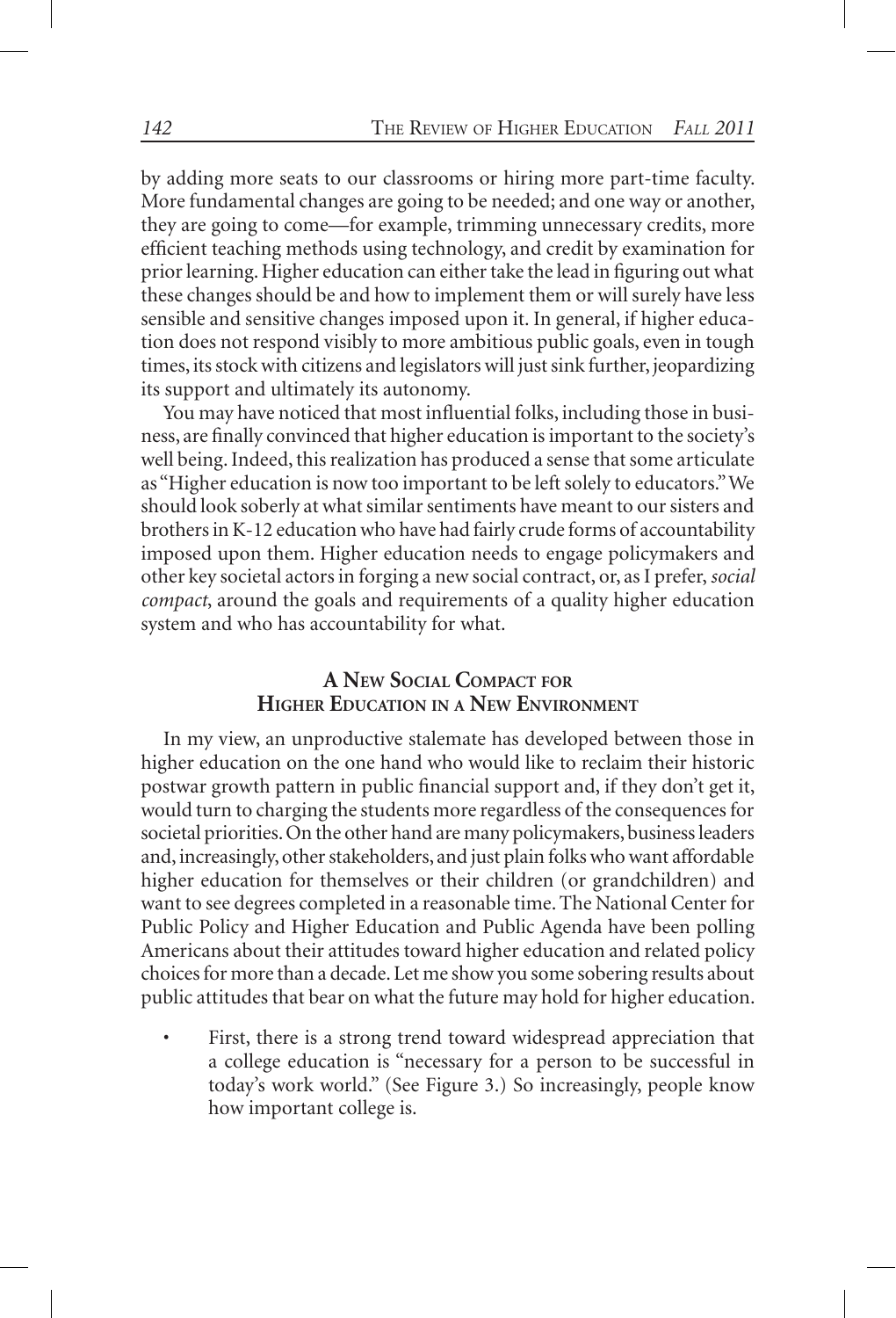

- But, ominously, most people don't think that colleges care mainly about students. (See Figure 4.)
- Third, a majority think colleges could "spend less and still maintain a high quality of education." (See Figure 5.)
- Finally, when asked about how colleges should use stimulus money, nearly two thirds say that they should use it to "hold down tuition and fees even if it means they have less money to spend on operations." (See Figure 6.) This gives a sense of public priorities that is sobering, I think, and ultimately the public holds the purse strings.

There are other disconnects that frustrate policymakers and citizens as well, some of which relate to the obvious inefficiencies in a system where colleges and universities and the K-12 education folks don't talk to each other and seek to align things better—such as curricula, assessments, and teacher training—so that far fewer students fall into the cracks between the education sectors. The same point applies to weak linkages between community colleges and baccalaureate institutions in many states as well. These are systemic inefficiencies that understandably frustrate policymakers and citizens in a world with very limited resources. (I'm developing a doctoral course, by the way, on why these disconnects are so persistent and difficult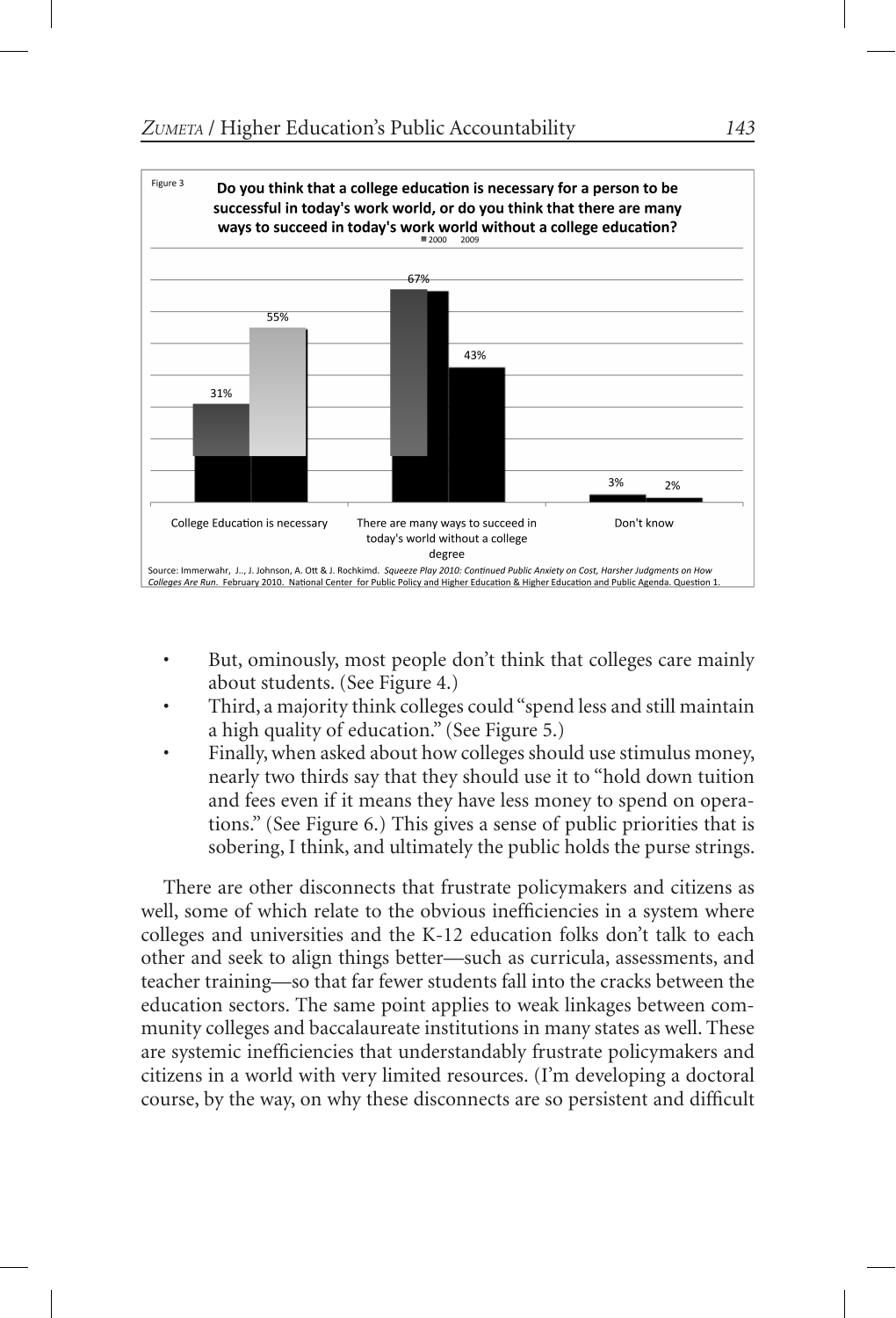

to bridge and what might be done about it. Let's hope the students' research projects can produce some useful approaches to remedies.)

Fortunately, there is some potential common ground between these alternative perspectives on higher education policy—some of what one of my Ph.D. mentors called "negotiable terrain." Higher education still has considerable public good will and respect, though it seems to be slowly eroding if one looks closely at trends in the public opinion data. If the public and their elected representatives can be convinced that we are all pulling in the same direction—toward the same ends, by and large—proving it with evidence of impact, and operating as efficiently as reasonably possible—probably not exactly as we do today and certainly not so disconnected from our K-12 brethren and sisters—then I believe there is a real prospect for some new investment once basic economic and fiscal conditions are better.

If we are truly now part of a knowledge-driven, human capital economy that is highly competitive internationally and this is increasingly widely recognized, then logically it should also eventually be recognized—hopefully before the proverbial frog in the pot is too warm to jump—that public investment in higher education is fundamental to keeping the economic (and sociopolitical and cultural) engines running that support everything else we want to do as a society. But I believe that serious new investment will only follow from an earned trust that additional resources invested will actually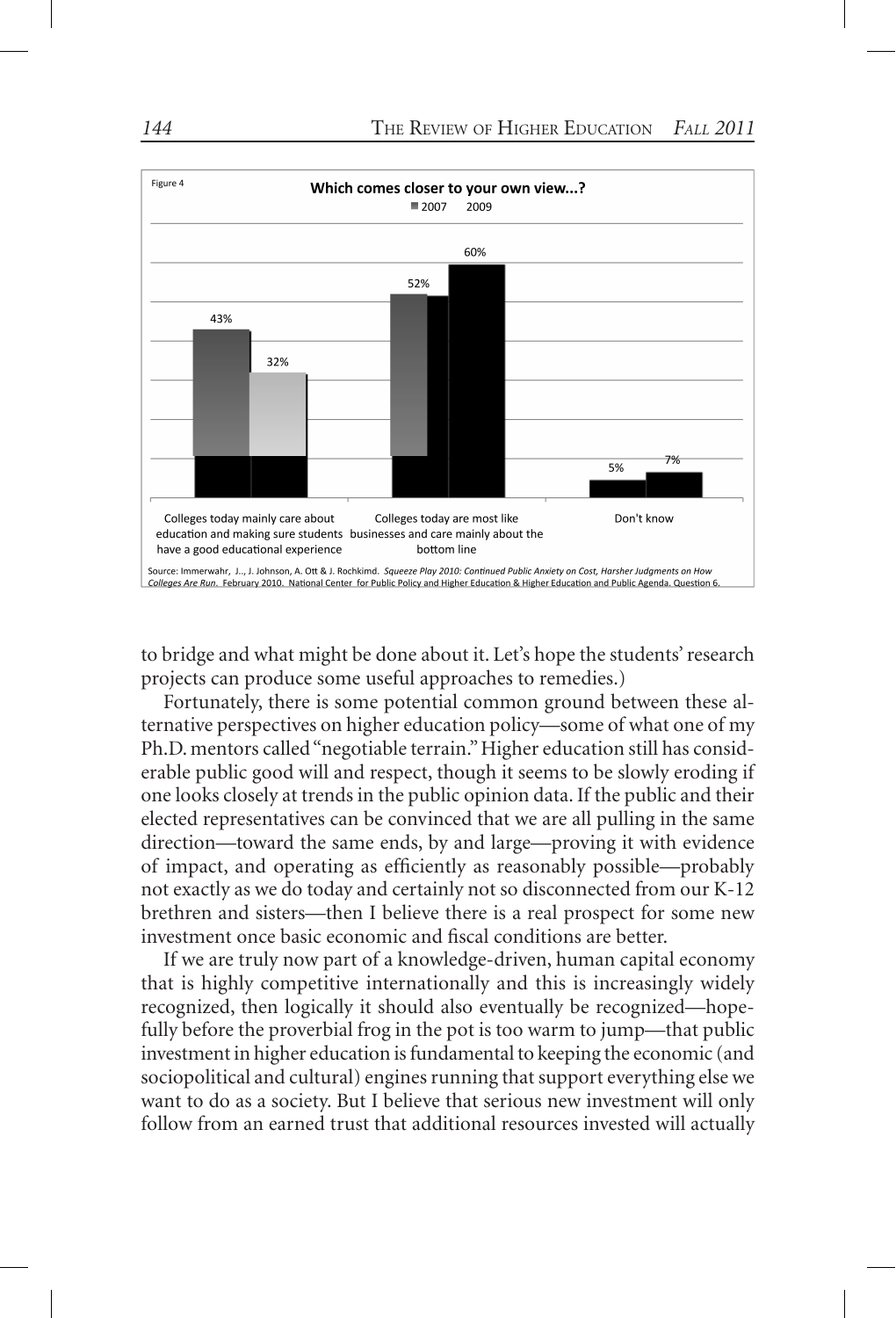



Colleges Are Run. February 2010. National Center for Public Policy and Higher Education & Higher Education and Public Agenda. Question 9.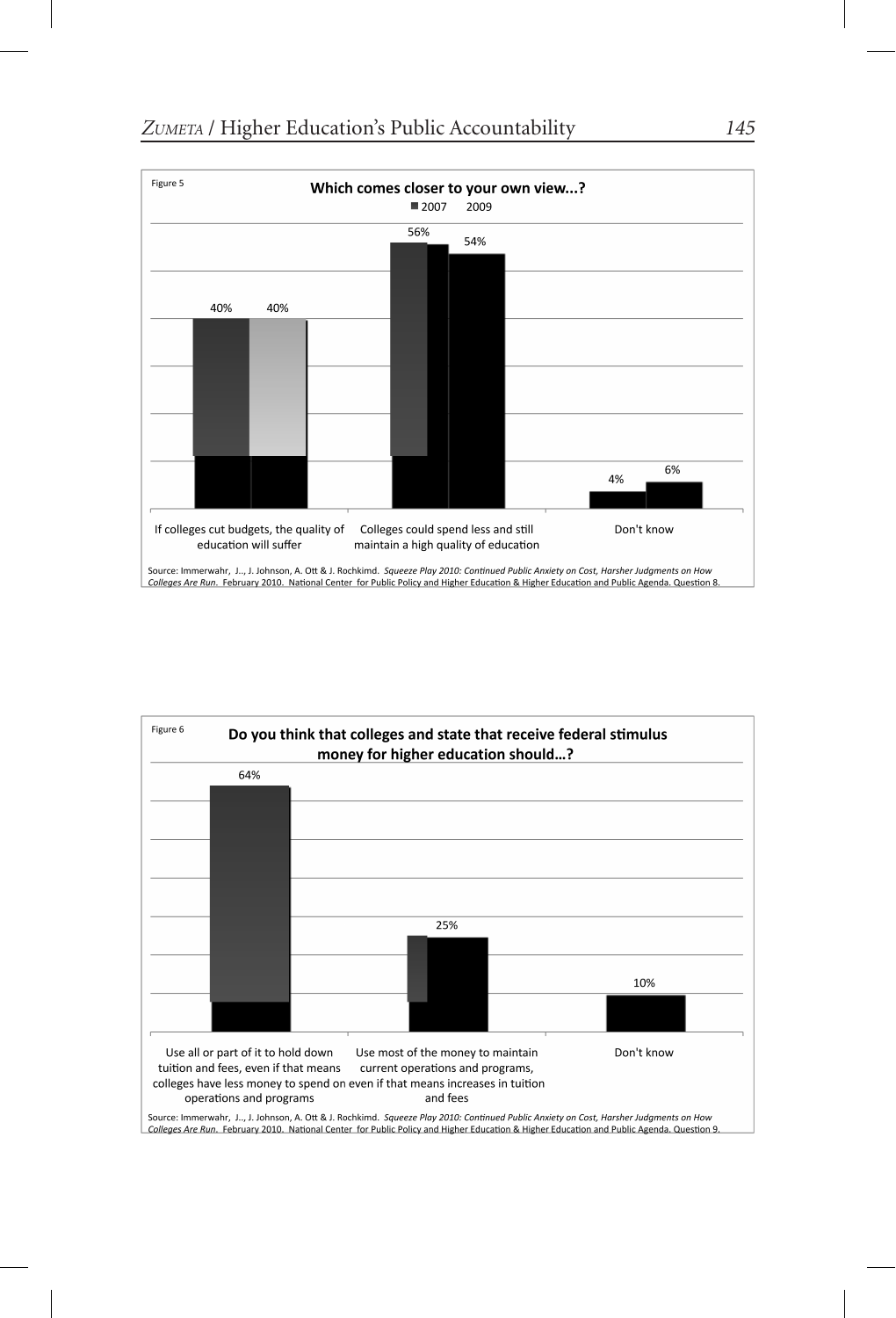bring more and better results that align with public priorities and will be used efficiently and in part to keep charges to students roughly in line with growth in personal incomes.

To me, this is the essence of what can be a "virtuous cycle" (that is, the opposite of a vicious cycle) by which visible accountability and performance lead to additional investment, which leads to more and better outcomes e.g., more educated people, much greater equity, more successful economic development, a more enlightened society—and in the end, a more prosperous country, which in turn prompts further investment to produce more of these good things. I'm convinced that better goal alignment and clear accountability for accomplishing the goals are critical pieces that could break through the current unproductive stalemate.

To work well, any new social compact involving higher education must involve multiple institutions (not just the flagship research universities), needs to cross sector boundaries, and needs to involve our K-12 partners in a substantial way. Moreover, given the turnover in political players in state governments and the inevitable ups and downs of the economy, it is in higher education's and the public's interest to broaden the cast of serious participants in any new social compact around higher education to include nongovernmental players like business leaders and other employers, representatives of underrepresented populations, and the media, to name a few important stakeholders (Zumeta, 2007). Higher education has not been winning the "inside game" it has been playing with government, and this is not going to change; so, as our political science colleagues might say, it should seek to broaden the arena in which the conversation takes place about what higher education should be doing and how much it will cost. One key function of such broadening of involvement would be to seek to improve the stability of agreements within the social compact as individuals come and go and as economic conditions inevitably fluctuate. The idea would be to use more broadly recognized stakes and stakeholders to help hold both higher education's and government's feet to the fire when they are tempted to wriggle out of prior commitments, i.e., both to accountable performance from education and, on the state side, to reasonably stable funding (or, failing this, at least a commitment to the space for institutions to create secure reserve funds). Accountability has to be a two-way street in order to work well.

# **Conclusion: Where Is Higher Education in this Country Headed?**

I am an optimist by nature so I will say that I see a bright future out there somewhere. Obviously there is a dense fog of adversity and uncertainty dead ahead at the moment, but I don't think that fog is necessarily the long-term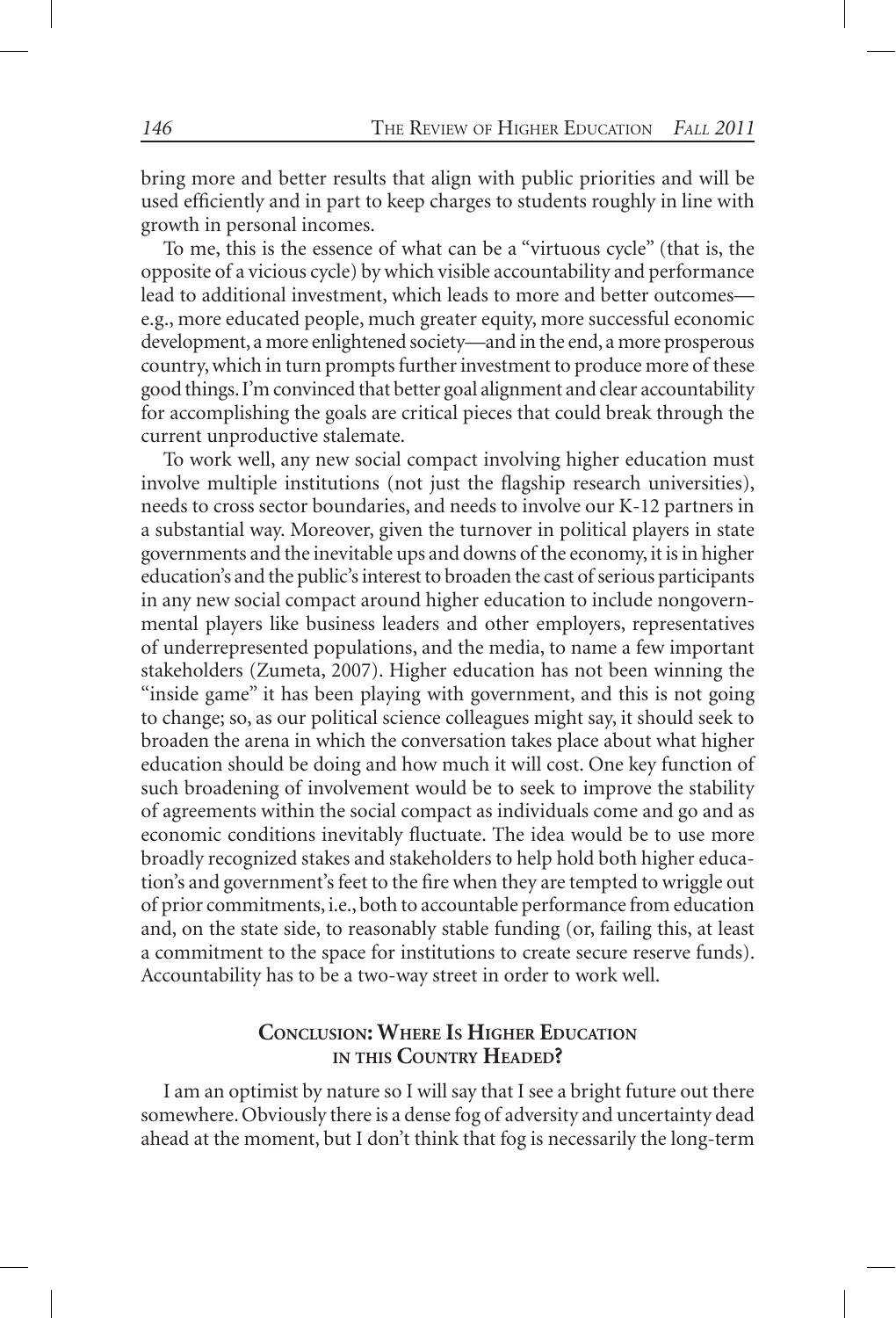future before us. We in ASHE know how important higher education is to the future of our nation and people. Other countries surely know it, and there are signs that our people and policymakers are getting the idea. It certainly helps that the President and many business leaders are on board, at least at the rhetorical level. This is a necessary step in the right direction though, of course, it is not enough by itself.

To sum matters up, a dismal future is clearly ahead for the country if we don't figure out how to educate many more of our people. And we simply must do it a lot more efficiently than we do now. Clearly the task will require new resources, but I believe we will have to earn most of those by demonstrating more transparently and compellingly what higher education does and can do for *all* the people and for society, the environment, and the economy, and proving that we do it reasonably efficiently and affordably. Other sectors have to make similar demonstrations now to justify their requests for public support, and higher education has a stronger case to make than most because what we do can ultimately *create* additional capacities and wealth, not just drain them.

Public accountability is inevitable—and always has been in some form—if you are a large, important institution in society, as higher education surely is. Higher education has a great story to tell, particularly in the contemporary world, and we should not shy away from telling it in rigorous terms. Demonstrating how what we do makes a difference can even help us learn things that make us better at what we do. Research findings from people like ASHE members can surely help a lot in this data-driven world to figure out how to do what we do better and how to show it more definitively and clearly. There are exciting and important tasks before us as higher education scholars. The world is watching.

#### **References**

Barzun, J. (1945). *Teacher in America.* Boston: Little Brown.

- Berdahl, R. O. (1971). *Statewide coordination of higher education.* Washington, DC: American Council on Education.
- Bloom, A. D. (1987). *The closing of the American mind: How higher education has failed democracy and impoverished the souls of today's students.* New York: Simon and Schuster.
- Bound, J., Lovenheim, M., & Turner, S. (2010). Why have college completion rates declined?: An analysis of changing student preparation and collegiate resources. *American Economic Journal: Applied Economics 2*(3), 129–157.
- Carnegie Commission on Higher Education. (1973). *Governance of higher education: Six priority problems. A report and recommendations.* New York: McGraw-Hill.
- Glenny, L., & Dalglish, T. (1973). *Public universities, state agencies, and the law: Constitutional autonomy in decline.* Berkeley: University of California, Center for Research and Development in Higher Education.